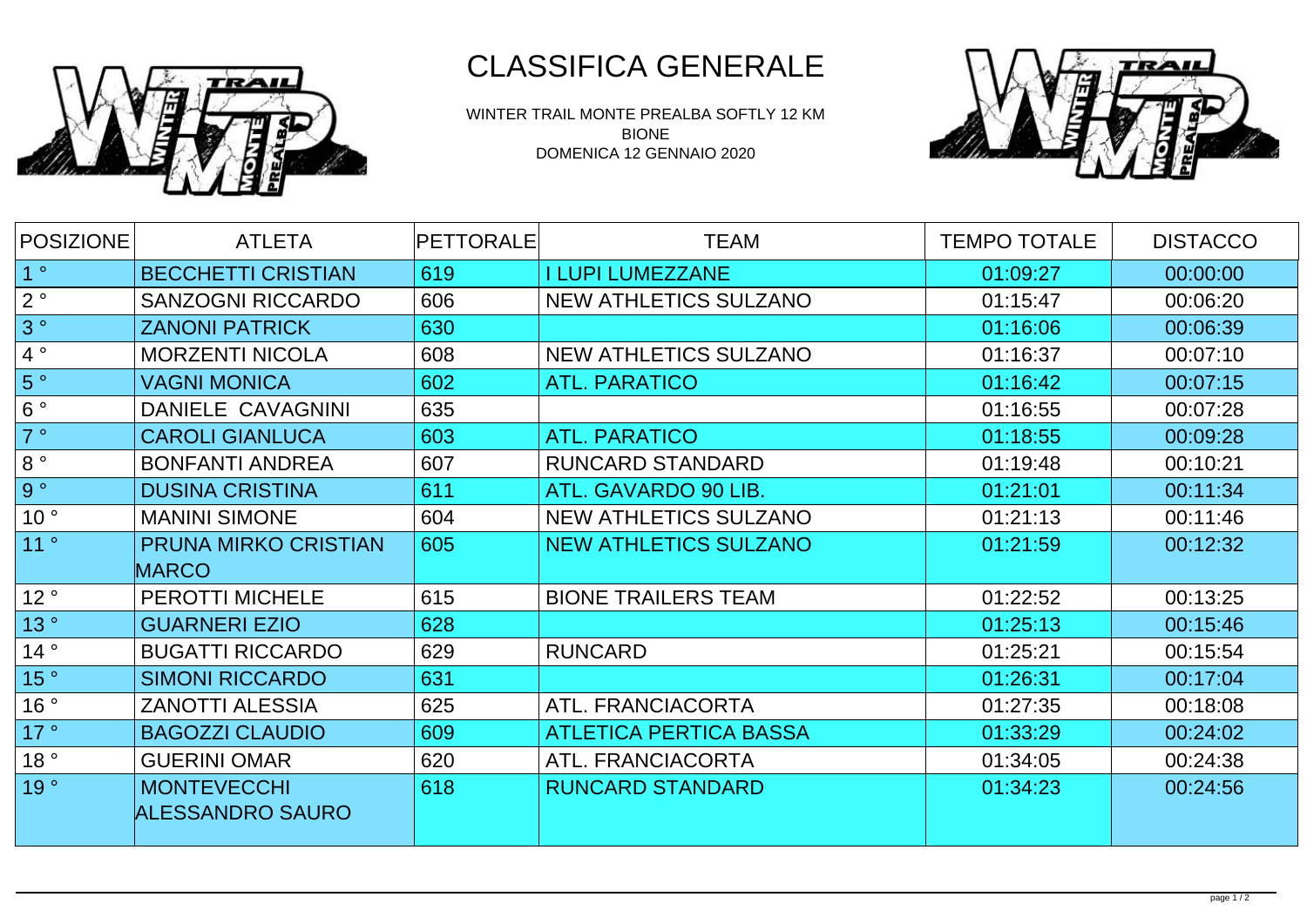| 20°  | <b>BUSI ANNA</b>         | 614 | POL. PAGNONA                  | 01:36:38 | 00:27:11 |
|------|--------------------------|-----|-------------------------------|----------|----------|
|      |                          |     |                               |          |          |
| 21°  | <b>RAVARINI SIMONA</b>   | 623 | <b>ATL. FRANCIACORTA</b>      | 01:38:02 | 00:28:35 |
| 22°  | <b>PICOTTI MAURIZIA</b>  | 624 | ATL. FRANCIACORTA             | 01:38:29 | 00:29:02 |
| 23 ° | <b>ZORZIN LUCA</b>       | 617 |                               | 01:39:38 | 00:30:11 |
| 24 ° | <b>TACCHETTI BARBARA</b> | 621 | ATL. FRANCIACORTA             | 01:44:57 | 00:35:30 |
| 25°  | <b>FONTANA CARLO</b>     | 632 |                               | 01:45:53 | 00:36:26 |
|      | <b>VITTORIO</b>          |     |                               |          |          |
| 26°  | <b>FALAPPI MASSIMO</b>   | 626 | <b>ATLETICA PERTICA BASSA</b> | 01:46:02 | 00:36:35 |
| 27°  | <b>DINTINO GIUSEPPE</b>  | 612 | <b>ATL. FRANCIACORTA</b>      | 01:47:52 | 00:38:25 |
| 28°  | <b>MICHELI VALERIA</b>   | 633 | <b>G.S. MONTEGARGNANO</b>     | 01:50:39 | 00:41:12 |
| 29°  | <b>GERARDINI ROBERTO</b> | 613 | <b>U.S. LA SPORTIVA</b>       | 01:56:37 | 00:47:10 |
| 30°  | <b>LORENZONI CAMILLA</b> | 616 | <b>RUNCARD STANDARD</b>       | 02:03:04 | 00:53:37 |
| 31°  | <b>GRECO MASSIMO</b>     | 610 | <b>RUNNING PREALPINO ASD</b>  | 02:03:09 | 00:53:42 |
| 32°  | <b>MOCCIA LAURA</b>      | 601 | <b>ESC SSD SRL EUROPA SC</b>  | 02:07:39 | 00:58:12 |
| 33°  | <b>CERQUI NICOLETTA</b>  | 622 | <b>BIONE TRAILERS TEAM</b>    | 02:31:31 | 01:22:04 |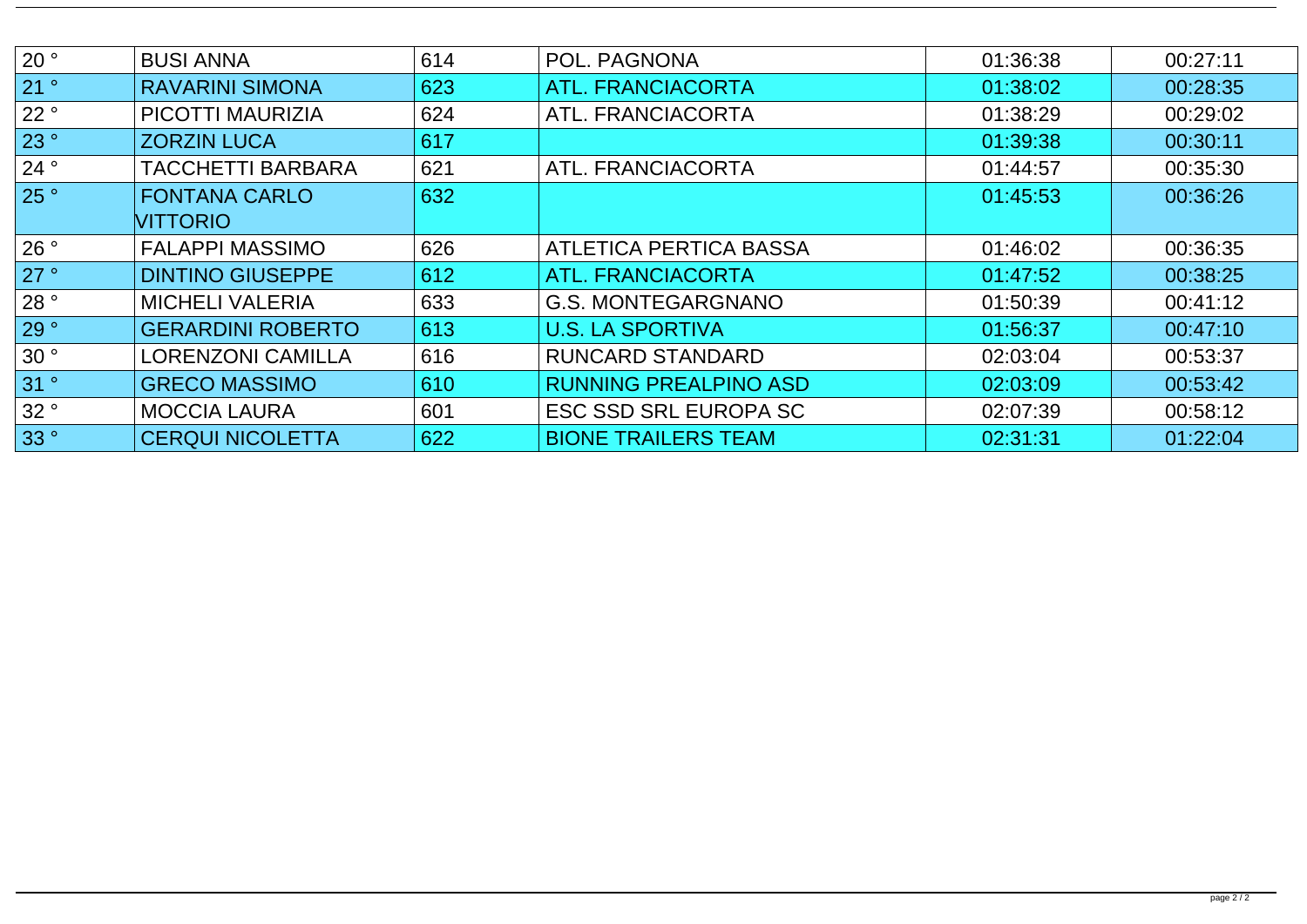

WINTER TRAIL MONTE PREALBA SOFTLY HARD 24 KM BIONE DOMENICA 12 GENNAIO 2020



| <b>POSIZIONE</b> | <b>ATLETA</b>                | <b>PETTORALE</b> | <b>TEAM</b>                       | <b>TEMPO TOTALE</b> | <b>DISTACCO</b> |
|------------------|------------------------------|------------------|-----------------------------------|---------------------|-----------------|
| 1 <sup>°</sup>   | <b>CAMANINI CRISTIAN</b>     | 360              | <b>ATL. FRANCIACORTA</b>          | 02:32:12            | 00:00:00        |
| $2^{\circ}$      | <b>SPRINGHETTI CHRISTIAN</b> | 420              | <b>MADDALENE SKY TEAM</b>         | 02:33:50            | 00:01:38        |
| 3°               | <b>MASSETTI MICHELE</b>      | 250              | <b>LIBERTAS VALLESABBIA</b>       | 02:36:33            | 00:04:21        |
| $4^{\circ}$      | <b>TORCHIO ANDREA</b>        | 345              | <b>OMERUNNERS</b>                 | 02:36:35            | 00:04:23        |
| 5°               | TOMASONI STEFANO             | 307              | <b>ATL. FRANCIACORTA</b>          | 02:37:37            | 00:05:25        |
| $6^{\circ}$      | <b>DONNA DANIELE</b>         | 362              | <b>ATL. FRANCIACORTA</b>          | 02:39:23            | 00:07:11        |
| 7°               | <b>MIGLIORATI MAURO</b>      | 255              | <b>LIBERTAS VALLESABBIA</b>       | 02:39:56            | 00:07:44        |
| $8^{\circ}$      | <b>BARZON SIMONE</b>         | 404              | <b>MR SPORT TEAM</b>              | 02:42:27            | 00:10:15        |
| 9°               | <b>BIONDI MARCO</b>          | 225              | <b>RUNCARD STANDARD</b>           | 02:45:44            | 00:13:32        |
| 10 <sup>°</sup>  | <b>NAVA DANIELE</b>          | 381              | <b>CSEN</b>                       | 02:48:20            | 00:16:08        |
| 11°              | <b>BOLPAGNI SIMONE</b>       | 422              |                                   | 02:50:26            | 00:18:14        |
| 12°              | TAGLIAFERRI CLAUDIO          | 302              | POL. PAGNONA                      | 02:57:35            | 00:25:23        |
| 13°              | <b>DELGADO WIESSE GIAN</b>   | 329              | <b>RUNCARD STANDARD</b>           | 02:58:05            | 00:25:53        |
|                  | <b>CARLO</b>                 |                  |                                   |                     |                 |
| 14°              | <b>SPAGNOLI ANGELO</b>       | 260              | NONSOLOTRAIL.IT ASD               | 02:58:26            | 00:26:14        |
| 15°              | TOMASONI GUGLIELMO           | 239              | <b>ASD. TEAM ATLETICA GHEDESE</b> | 02:59:13            | 00:27:01        |
| 16°              | <b>ROSSINI IVANO</b>         | 389              | <b>RUNNERS SALO</b>               | 03:00:31            | 00:28:19        |
| 17°              | <b>BETTINSOLI ENRICO</b>     | 372              | CLUB SPORTIVO SAN ROCCHINO        | 03:01:59            | 00:29:47        |
| 18°              | <b>CALABRESE MIRKO</b>       | 370              | <b>RUNCARD</b>                    | 03:04:05            | 00:31:53        |
| 19°              | <b>ZAMBELLI STEFANO</b>      | 223              | <b>RUNCARD STANDARD</b>           | 03:04:22            | 00:32:10        |
| 20°              | <b>ZANOLI STEFANO</b>        | 351              | I CAN FLY                         | 03:04:34            | 00:32:22        |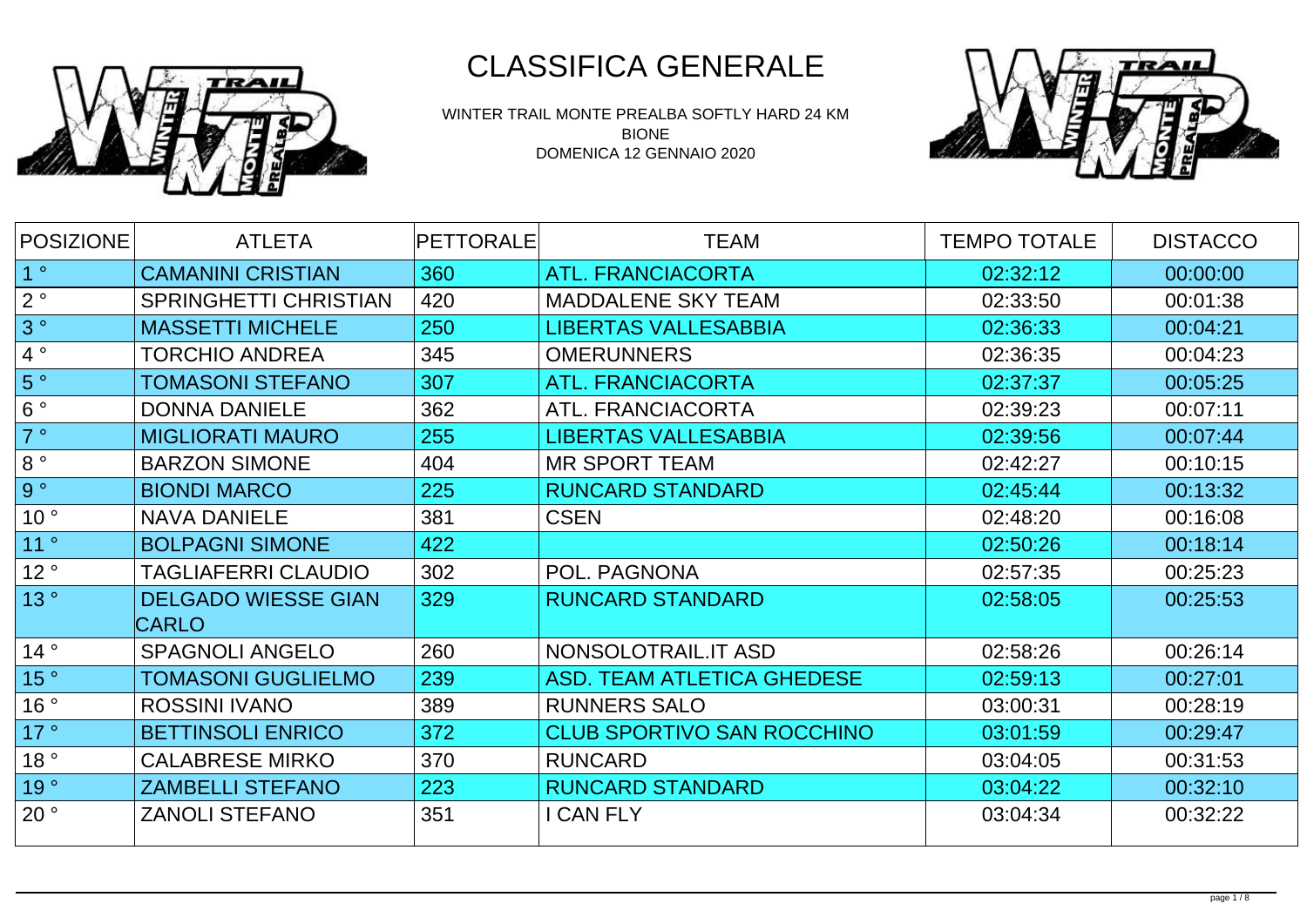| 21 °                  | <b>DOTTI MAURO</b>          | 274 | <b>ATL. CASTEL ROZZONE</b>            | 03:04:51 | 00:32:39 |
|-----------------------|-----------------------------|-----|---------------------------------------|----------|----------|
| 22°                   | <b>MAROCCHI ANGELO</b>      | 265 | <b>RUNCARD STANDARD</b>               | 03:09:09 | 00:36:57 |
| 23 °                  | <b>BERTASA CINZIA</b>       | 392 |                                       | 03:09:23 | 00:37:11 |
| 24°                   | <b>FRIGERIO PAOLO</b>       | 236 | NEW ATHLETICS SULZANO                 | 03:10:13 | 00:38:01 |
| 25°                   | <b>DELAI LUCA</b>           | 275 | <b>G.S. MONTEGARGNANO</b>             | 03:10:39 | 00:38:27 |
| 26°                   | <b>MACCONI GUIDO</b>        | 349 |                                       | 03:11:34 | 00:39:22 |
| 27 °                  | <b>BONETTA GIAN LUCA</b>    | 207 | <b>RUNNING PREALPINO ASD</b>          | 03:13:29 | 00:41:17 |
| 28°                   | <b>MADURERI PAOLO</b>       | 393 | <b>RUNNERS SALO</b>                   | 03:14:43 | 00:42:31 |
| 29°                   | <b>ZUBANI STEFANO</b>       | 419 | POLISPORTIVA COMUNALE OME             | 03:16:29 | 00:44:17 |
| 30°                   | <b>ALBERTI GIORGIO</b>      | 272 | <b>U.S. LA SPORTIVA</b>               | 03:17:08 | 00:44:56 |
| 31°                   | <b>FINANZINI MANUEL</b>     | 216 | <b>I LUPI LUMEZZANE</b>               | 03:17:50 | 00:45:38 |
| 32°                   | MORTARO LORENZO             | 261 | A.S.D. TEAM KM SPORT                  | 03:18:49 | 00:46:37 |
| 33°                   | <b>MOIOLI MICHELE</b>       | 263 | <b>SCI CLUB MARONE ADS</b>            | 03:20:42 | 00:48:30 |
| 34°                   | <b>PASSONI DANIEL</b>       | 406 | <b>GRUPPO ETHOS RUNNING TEAM</b>      | 03:21:06 | 00:48:54 |
| 35°                   | <b>BIASUTTI DAVIDE</b>      | 358 | <b>ATL. FRANCIACORTA</b>              | 03:21:52 | 00:49:40 |
| 36°                   | <b>STEFANI PIERGIOVANNI</b> | 253 | ASD 3.30 TEAM                         | 03:22:01 | 00:49:49 |
| 37°                   | <b>FONTANA GIANPAOLO</b>    | 418 | <b>S.A. VALCHIESE</b>                 | 03:22:03 | 00:49:51 |
| 38°                   | <b>NATALI LUCA</b>          | 374 | POL. VILLESE                          | 03:22:16 | 00:50:04 |
| 39°                   | <b>NAVA ANGELO</b>          | 218 | <b>G.P. OVER PONTEVICO</b>            | 03:22:37 | 00:50:25 |
| $\vert$ 40 $^{\circ}$ | TURRA PIERFRANCESCO         | 412 | ROCCA <sub>79</sub>                   | 03:22:45 | 00:50:33 |
| 41°                   | <b>COLORU LAURA</b>         | 336 | <b>S.S. ROBUR BARBARANO</b>           | 03:22:59 | 00:50:47 |
| 42°                   | <b>BOTTI GIANMARIA</b>      | 390 | 3 MORI RUNNING TEAM ASD               | 03:24:18 | 00:52:06 |
| 43°                   | <b>CALCAGNILE GIUSEPPE</b>  | 339 | <b>GS AVIS TREVIGLIO G.BRUSAFERRI</b> | 03:25:33 | 00:53:21 |
| 44°                   | <b>FERRARI FABIO</b>        | 264 | <b>ATL. FRANCIACORTA</b>              | 03:25:45 | 00:53:33 |
| 45°                   | VICARI MACCONI JANA         | 350 |                                       | 03:25:51 | 00:53:39 |
| 46°                   | VALENTINI CRISTIAN          | 330 | <b>I LUPI DI LUMEZZANE</b>            | 03:30:22 | 00:58:10 |
| 47°                   | <b>NOZZA LUCIANO</b>        | 286 | <b>RUNNERS BERGAMO</b>                | 03:30:29 | 00:58:17 |
| 48°                   | <b>ALGHISI MARIO</b>        | 423 | <b>PADILE RUNNING TEAM</b>            | 03:30:35 | 00:58:23 |
| 49°                   | <b>PRANDELLI STEFANO</b>    | 228 | NONSOLOTRAIL.IT ASD                   | 03:31:00 | 00:59:48 |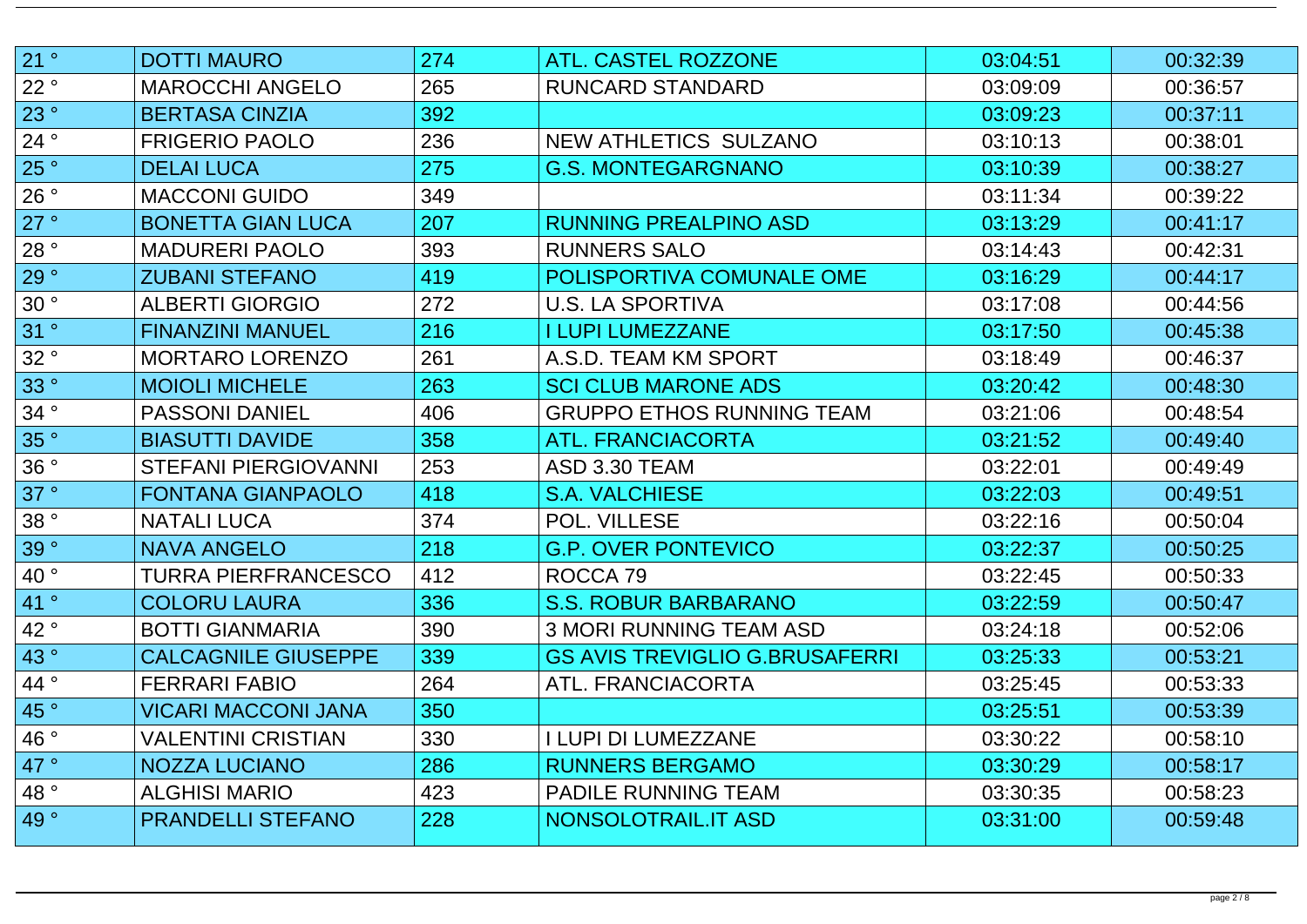| 50°  | PONTOGLIO CLAUDIO           | 395 | <b>ZEROTRENTA TRIATHLON BRESCIA</b>   | 03:31:46 | 00:59:34 |
|------|-----------------------------|-----|---------------------------------------|----------|----------|
| 51 ° | <b>COMPARIN PAOLO</b>       | 229 | <b>RUNCARD TRAIL</b>                  | 03:32:28 | 01:00:16 |
| 52°  | <b>SPADA LUCA</b>           | 230 | <b>RUNCARD TRAIL</b>                  | 03:32:35 | 01:00:23 |
| 53°  | <b>SIRTOLI ALBERTO</b>      | 388 | <b>CARVICO SKYRUNNING</b>             | 03:32:37 | 01:00:25 |
| 54°  | <b>PALMINTERI FRANCESCO</b> | 231 | <b>ASD TRAIL RUNNING BRESCIA</b>      | 03:32:39 | 01:00:27 |
| 55°  | <b>FORCELLA STEFANO</b>     | 266 | <b>ALTITUDE RACE</b>                  | 03:32:51 | 01:00:39 |
| 56°  | <b>SERENA DARIO</b>         | 304 | <b>RUNNERS CAPRIOLESE</b>             | 03:33:12 | 01:01:00 |
| 57°  | <b>GHISLANDI NICCOLO</b>    | 327 | <b>RUNCARD STANDARD</b>               | 03:33:19 | 01:01:07 |
| 58°  | <b>AGNELLI OLGA</b>         | 301 | UISP COMITATO TERR.LE BRESCIA<br>APS. | 03:33:23 | 01:01:11 |
| 59°  | <b>FURINI NICOLA</b>        | 296 | ASD. TEAM ATLETICA GHEDESE            | 03:35:13 | 01:03:01 |
| 60°  | <b>GELMI ROCCO</b>          | 237 | G.S. ZELOFORAMAGNO                    | 03:35:15 | 01:03:03 |
| 61°  | <b>GATTI PAOLO</b>          | 221 | <b>ATL. VILLONGO</b>                  | 03:36:00 | 01:04:48 |
| 62°  | <b>PIANA GIANFRANCO</b>     | 325 | SPORT FITNESS & CO. SRL SSD           | 03:36:11 | 01:03:59 |
| 63°  | <b>MORE STEFANO</b>         | 234 | <b>ASD. TEAM ATLETICA GHEDESE</b>     | 03:37:25 | 01:05:13 |
| 64°  | <b>BELLERI MATTIA</b>       | 340 | <b>RUNCARD EPS</b>                    | 03:37:41 | 01:05:29 |
| 65°  | <b>PAROLARI ROBERTO</b>     | 378 | <b>ASD NUOVA VIRTUS CREMA</b>         | 03:37:44 | 01:05:32 |
| 66°  | <b>AMIGONI ELENA</b>        | 410 | WOMAN TRIATHLON ITALIA A.S.D.         | 03:37:52 | 01:05:40 |
| 67°  | <b>MOLOGNI MIRKO</b>        | 371 |                                       | 03:38:39 | 01:06:27 |
| 68°  | <b>GORLATO DANIELE</b>      | 405 |                                       | 03:39:29 | 01:07:17 |
| 69°  | <b>DIZZIA EMANUELE</b>      | 323 | <b>RUNCARD STANDARD</b>               | 03:40:53 | 01:08:41 |
| 70°  | <b>BIFFI ALESSANDRO</b>     | 315 | <b>RUNCARD TRAIL</b>                  | 03:41:56 | 01:09:44 |
| 71°  | <b>PONZONI RICCARDO</b>     | 396 | <b>GRUPPO ETHOS RUNNING TEAM</b>      | 03:41:59 | 01:09:47 |
| 72°  | <b>MARZAROTTO DAVIDE</b>    | 334 | ATL. MALNATE                          | 03:42:34 | 01:10:22 |
| 73°  | <b>GHIDINELLI STEFANO</b>   | 366 | <b>GARDA RUNNING A.S.D.</b>           | 03:44:19 | 01:12:07 |
| 74°  | <b>MORRISSEY HILARY</b>     | 247 | <b>OME RUNNERS</b>                    | 03:44:30 | 01:12:18 |
| 75°  | <b>SIGNORELLI ANGELO</b>    | 386 | <b>ASD RUNNERS VALCALEPIO</b>         | 03:45:02 | 01:12:50 |
| 76 ° | <b>ALIANO MIRKO</b>         | 224 | <b>URBAN RUNNERS</b>                  | 03:45:23 | 01:13:11 |
| 77°  | <b>SERRA ANDREA</b>         | 206 | <b>U.S. LA SPORTIVA</b>               | 03:47:52 | 01:15:40 |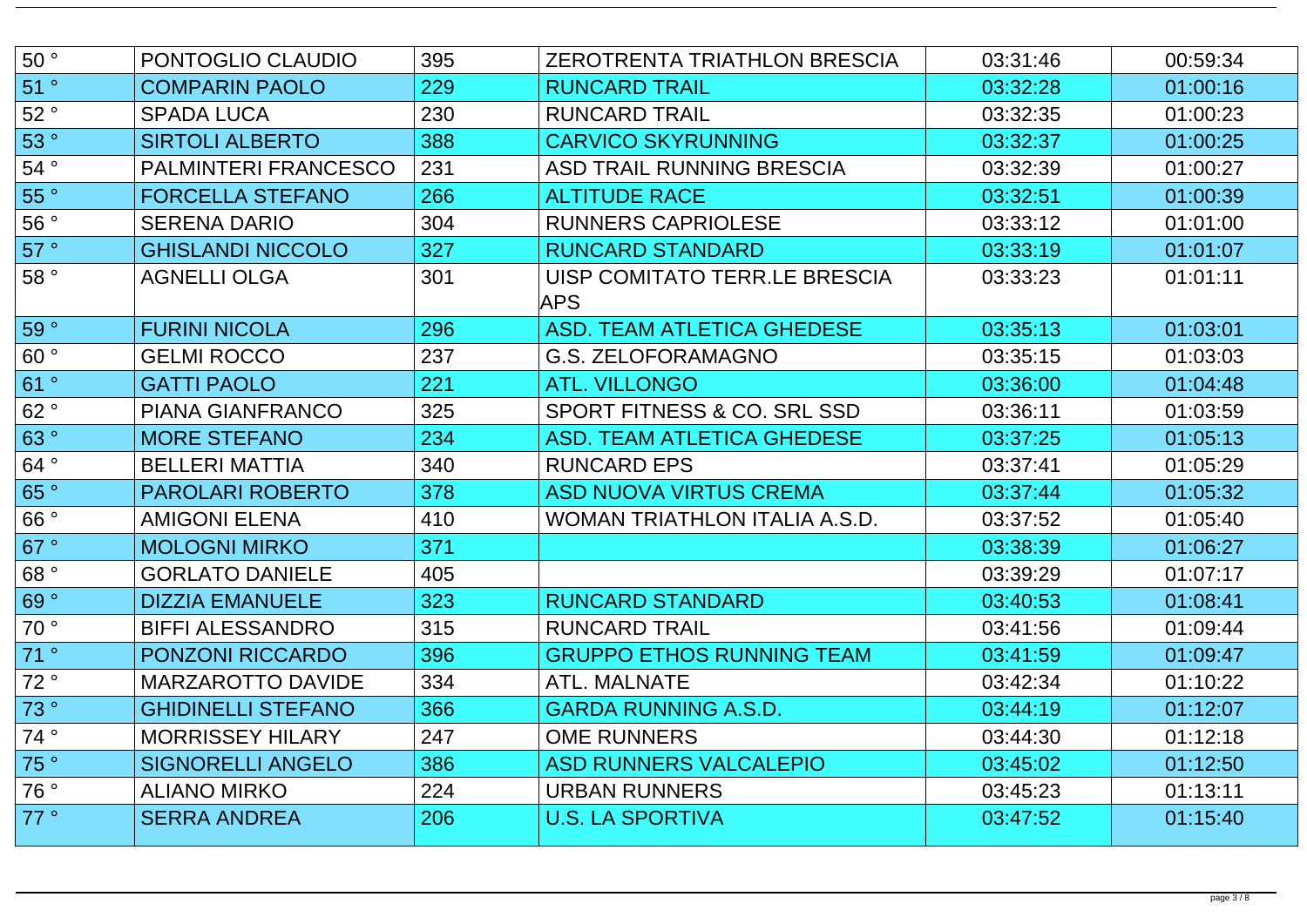| 78°  | <b>SPALIVIERO STEFANO</b>    | 319 | <b>RUNCARD STANDARD</b>                           | 03:48:37 | 01:16:25 |
|------|------------------------------|-----|---------------------------------------------------|----------|----------|
| 79°  | <b>BOSCARIOL CRISTIANO</b>   | 276 | 100 % ANIMA TRAIL ASD                             | 03:48:43 | 01:16:31 |
| 80°  | <b>TANFOGLIO MIRCO</b>       | 217 | G.S. ATL. REZZATO                                 | 03:49:17 | 01:17:05 |
| 81°  | <b>GOSETTI CLAUDIO</b>       | 383 | A.S.D. ATLETICA MONTEROSA ARNAD<br><b>MAURO E</b> | 03:49:19 | 01:17:07 |
| 82°  | <b>ARMANELLI ANDREA</b>      | 415 | <b>ATL. FRANCIACORTA</b>                          | 03:49:28 | 01:17:16 |
| 83°  | <b>PALINI ROSSELLA</b>       | 373 | POLISPORTIVA COMUNALE OME                         | 03:49:31 | 01:17:19 |
| 84°  | <b>PELLEGRINI MICHELE</b>    | 335 | <b>RUNCARD STANDARD</b>                           | 03:49:34 | 01:17:22 |
| 85°  | <b>ROSA NICOLA</b>           | 279 | <b>G.P. OVER PONTEVICO</b>                        | 03:49:36 | 01:17:24 |
| 86°  | <b>MANENTI VALTER</b>        | 348 | ATL. FRANCIACORTA                                 | 03:51:14 | 01:19:02 |
| 87°  | <b>ROMANO IVAN</b>           | 355 | <b>ATL. FRANCIACORTA</b>                          | 03:51:18 | 01:19:06 |
| 88°  | <b>SANNA SIMONE</b>          | 331 | NONSOLOTRAIL.IT ASD                               | 03:51:55 | 01:19:43 |
| 89°  | <b>FACCONI MARINA</b>        | 313 | SPORT&FITNESS SRL SOCIETA SPO                     | 03:52:31 | 01:20:19 |
| 90°  | <b>SARA GALLAVOTTI</b>       | 429 |                                                   | 03:54:30 | 01:22:18 |
| 91°  | <b>GIRARDI GUIDO</b>         | 219 | A.S.D. S.S. LIMONESE                              | 03:54:35 | 01:22:23 |
| 92°  | <b>BACCI DAVIDE</b>          | 400 |                                                   | 03:55:11 | 01:22:59 |
| 93°  | <b>VILLA NICOLA</b>          | 289 | <b>CARVICO SKYRUNNING</b>                         | 03:55:22 | 01:23:10 |
| 94°  | DE CANI NORBERTO             | 399 | <b>ASD AVIS OGGIONO</b>                           | 03:55:28 | 01:23:16 |
| 95°  | <b>MANTOVANI MILA</b>        | 376 | <b>U.S. LA SPORTIVA</b>                           | 03:56:25 | 01:24:13 |
| 96°  | <b>CREMASCHI DARIO</b>       | 308 | <b>OMBRIANO RUNNING</b>                           | 03:56:32 | 01:24:20 |
| 97°  | <b>GIBERTONI DAVIDE</b>      | 357 | <b>ATL. FRANCIACORTA</b>                          | 03:57:04 | 01:24:52 |
| 98°  | <b>MODICA GIUSEPPE</b>       | 246 | <b>GS ZELOFORAMAGNO</b>                           | 03:57:14 | 01:25:02 |
| 99°  | <b>EMMANUELI GIUSEPPE</b>    | 416 | A.S.D LUPI DAPPENNINO                             | 03:59:01 | 01:26:49 |
| 100° | <b>PRIORI MARCO</b>          | 257 | RUNCARD STANDARD                                  | 03:59:32 | 01:27:20 |
| 101° | <b>BELLOCCHIO FRANCESCO</b>  | 320 | <b>ZAMPA DOPO ZAMPA</b>                           | 03:59:34 | 01:27:22 |
| 102° | <b>DUNI SILVIA</b>           | 278 | RUNNING PREALPINO ASD                             | 03:59:41 | 01:27:29 |
| 103° | <b>GHIDINELLI LOREDANA</b>   | 402 | ATLETICA PERTICA BASSA                            | 03:59:46 | 01:27:34 |
| 104° | <b>GOFFI FABRIZIO</b>        | 309 | RUNCARD STANDARD                                  | 04:01:14 | 01:29:02 |
| 105° | <b>RUGGERI MARIABEATRICE</b> | 385 | <b>CORRERE OLTRE ASD</b>                          | 04:01:25 | 01:29:13 |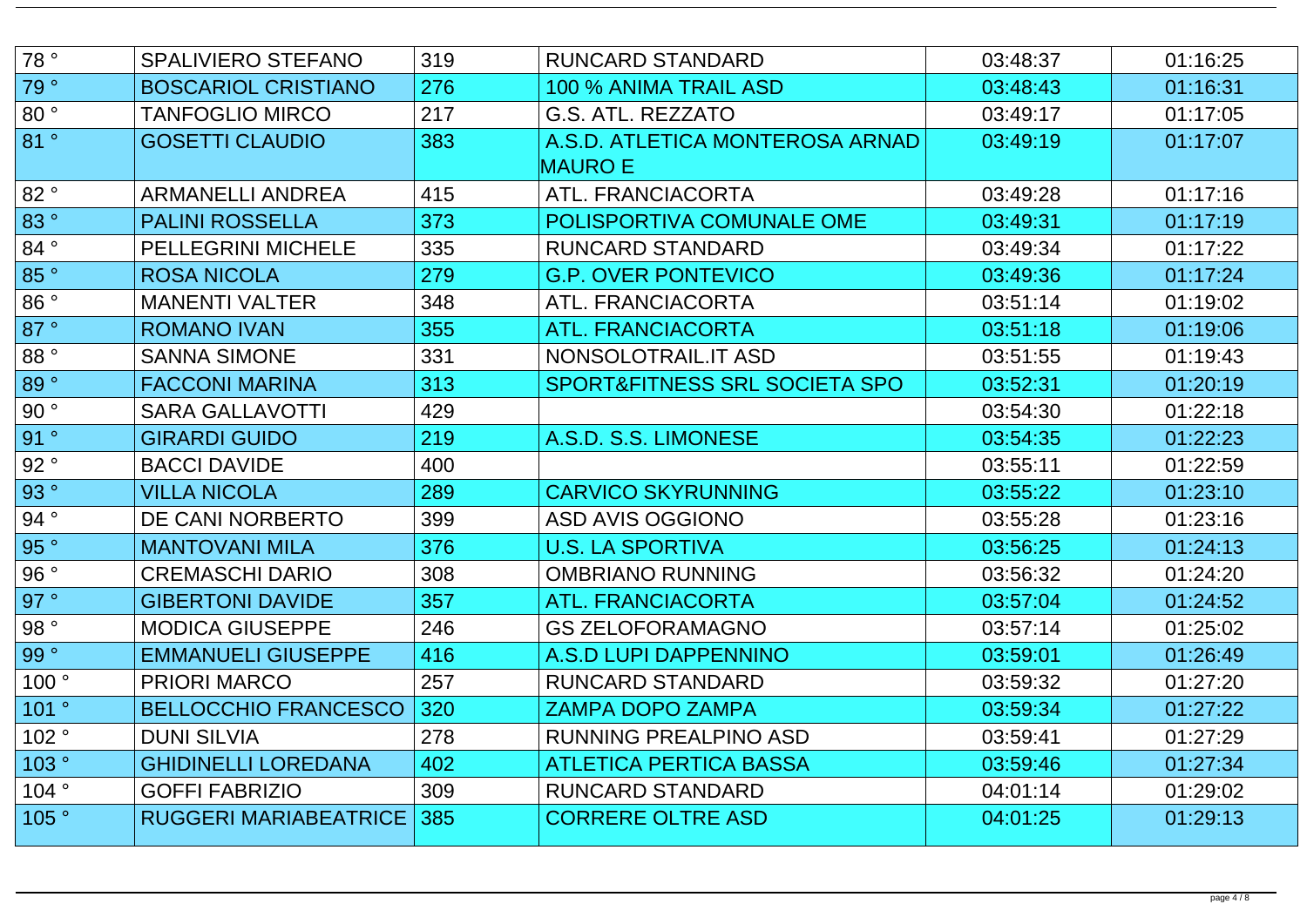| 106° | TOMMASI FEDERICA             | 411 | TRAGUARDO VOLANTE RACING              | 04:01:34 | 01:29:22 |
|------|------------------------------|-----|---------------------------------------|----------|----------|
| 107° | <b>GALLIZIOLI MARCELLO</b>   | 277 | <b>RUNCARD STANDARD</b>               | 04:01:44 | 01:29:32 |
| 108° | <b>BIAGINI CRISTIAN</b>      | 299 | <b>SPARTACUS ASD</b>                  | 04:02:32 | 01:30:20 |
| 109° | <b>BELLO CHRISTIAN</b>       | 303 | <b>ATL. BEDIZZOLE</b>                 | 04:04:23 | 01:32:11 |
| 110° | <b>GABBINI EMANUELE</b>      | 391 |                                       | 04:04:43 | 01:32:31 |
| 111° | <b>CAVALLERI LUCA</b>        | 344 | <b>ATL. FRANCIACORTA</b>              | 04:05:38 | 01:33:26 |
| 112° | <b>GIRELLI ENRICA</b>        | 317 | A.S.D. ATLETICA LUPATOTINA            | 04:06:25 | 01:34:13 |
| 113° | <b>MEKAREEYA NOPPADOL</b>    | 232 | <b>URBAN RUNNERS</b>                  | 04:06:28 | 01:34:16 |
| 114° | <b>CAMPREGHER LUISA</b>      | 332 | A.S.D. SENZA FRENI                    | 04:08:23 | 01:36:11 |
| 115° | <b>DOLZANELLI CRISTIAN</b>   | 209 | <b>RUNCARD TRAIL</b>                  | 04:08:25 | 01:36:13 |
| 116° | <b>BERTONI VITTORIO</b>      | 262 | <b>RUNCARD STANDARD</b>               | 04:08:27 | 01:36:15 |
| 117° | <b>PRESTINI MASSIMILIANO</b> | 259 | <b>FERALPI TRIATHLON</b>              | 04:08:44 | 01:36:32 |
| 118° | <b>MAPELLI ELEONORA</b>      | 240 | ATL. PRESEZZO                         | 04:09:32 | 01:37:20 |
| 119° | <b>ACERBI MARIA LUISA</b>    | 401 | <b>BIKE &amp; RUN</b>                 | 04:09:49 | 01:37:37 |
| 120° | <b>VILLA MARCO MAURIZIO</b>  | 208 | <b>RUNTOME ASD</b>                    | 04:10:13 | 01:38:01 |
| 121° | <b>MICHIELAZZO VANNILEO</b>  | 254 | <b>X-BIONIC RUNNING TEAM</b>          | 04:11:25 | 01:39:13 |
| 122° | DAVELLI ALESSANDRO           | 311 | <b>RUNCARD STANDARD</b>               | 04:12:14 | 01:40:02 |
| 123° | <b>BORGHI STEFANO</b>        | 413 | POL. PORTA SARAGOZZA                  | 04:12:25 | 01:40:13 |
| 124° | <b>SCOTTI IVANO</b>          | 270 | <b>GRUPPO PODISTICO ARCENE A.S.D.</b> | 04:12:31 | 01:40:19 |
| 125° | <b>BURATTI AMBROGIO</b>      | 367 | <b>ATLETICO TREZZANO</b>              | 04:14:15 | 01:42:03 |
| 126° | <b>VALLEJO MATEO DULCE</b>   | 394 | PODISTICA MEZZANESE                   | 04:16:02 | 01:43:50 |
|      | MARIA                        |     |                                       |          |          |
| 127° | <b>FORTESE PAOLO</b>         | 379 | PODISTICA MEZZANESE                   | 04:16:04 | 01:43:52 |
|      | <b>GIOVANNI</b>              |     |                                       |          |          |
| 128° | <b>ZOLA ILARIA</b>           | 268 | ASD TRAIL RUNNING BRESCIA             | 04:16:07 | 01:43:55 |
| 129° | <b>SAGGIORATO PAOLO</b>      | 280 | <b>RUNNER VARESE</b>                  | 04:16:10 | 01:43:58 |
| 130° | <b>AIELLI GABRIELE</b>       | 356 | ATL. FRANCIACORTA                     | 04:18:01 | 01:45:49 |
| 131° | <b>BELLOTTO CRISTIAN</b>     | 252 | 100%ANIMATRAIL                        | 04:19:48 | 01:47:36 |
| 132° | <b>TONESI FRANCESCO</b>      | 397 | ASD I LUPI LUMEZZANE                  | 04:20:14 | 01:48:02 |
|      |                              |     |                                       |          |          |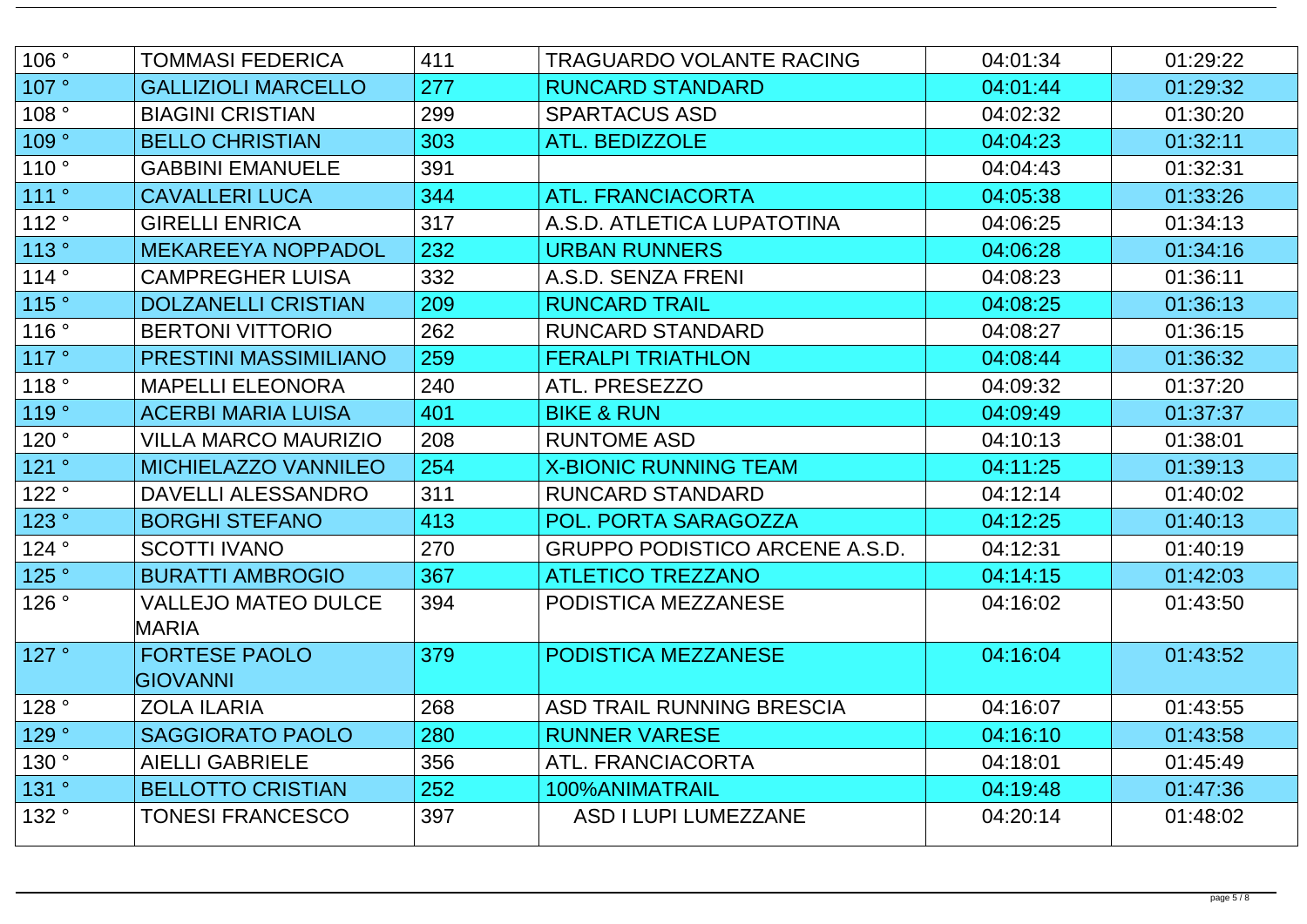| 133°  | <b>FRANZETTI TIZIANA</b>     | 306 | 100 % ANIMA TRAIL ASD         | 04:20:59 | 01:48:47 |
|-------|------------------------------|-----|-------------------------------|----------|----------|
| 134°  | <b>MERONI DAVIDE</b>         | 292 | 100% ANIMA TRAIL ASD          | 04:23:05 | 01:50:53 |
| 135°  | <b>CACCAMO VITTORIA</b>      | 291 | 100% ANIMA TRAIL ASD          | 04:23:07 | 01:50:55 |
| 136°  | <b>DAMIOLI ALBERTO</b>       | 328 | RUNNING CAZZAGO SAN MARTINO   | 04:27:33 | 01:55:21 |
| 137°  | <b>RIGHETTINI DARIO</b>      | 324 | <b>G.S. MONTEGARGNANO</b>     | 04:27:54 | 01:55:42 |
| 138°  | <b>BIGNOTTI BRUNO</b>        | 322 | <b>G.S. MONTEGARGNANO</b>     | 04:27:56 | 01:55:44 |
| 139°  | <b>CROTTI VALERIO</b>        | 245 | <b>NEW ATHLETICS SULZANO</b>  | 04:28:20 | 01:56:08 |
| 140°  | <b>COMETTI MASSIMO</b>       | 201 | <b>BIONE TRAILERS TEAM</b>    | 04:29:22 | 01:57:10 |
| 141°  | <b>GATTI ALESSANDRO</b>      | 222 | <b>RUNCARD TRAIL</b>          | 04:31:17 | 01:59:05 |
| 142°  | <b>PODIO MAURO</b>           | 343 | <b>RUNCARD EPS</b>            | 04:32:10 | 01:59:58 |
| 143°  | <b>SIGNAROLDI GIOVANNI</b>   | 417 | <b>PASSPORT</b>               | 04:33:03 | 02:00:51 |
| 144°  | <b>BRESCIANI DAVIDE</b>      | 318 | <b>BIONE TRAILERS TEAM</b>    | 04:34:55 | 02:02:43 |
| 145°  | <b>BERARDINELLI BERNARDO</b> | 251 | <b>RUNNERS SALO</b>           | 04:35:05 | 02:02:53 |
| 146°  | <b>BONALUMI SILVIA</b>       | 205 | <b>BIONE TRAILERS TEAM</b>    | 04:38:00 | 02:06:48 |
| 147°  | <b>RAIMONDI ANDREA</b>       | 314 | <b>G.T.A. CREMA</b>           | 04:38:08 | 02:05:56 |
| 148°  | <b>BASSI DANIELE</b>         | 312 | <b>RUNCARD STANDARD</b>       | 04:38:12 | 02:06:00 |
| 149°  | <b>LAPUSAN CLAUDIA</b>       | 353 | <b>PADILE RUNNING TEAM</b>    | 04:39:56 | 02:07:44 |
|       | <b>CORINA</b>                |     |                               |          |          |
| 150°  | ORIOLO ALESSANDRO            | 233 | 100 % ANIMA TRAIL ASD         | 04:40:55 | 02:08:43 |
| 151 ° | <b>COLLADO REIZEL</b>        | 271 | <b>RUNCARD STANDARD</b>       | 04:42:36 | 02:10:24 |
| 152°  | DE TORRE ELEONORA            | 408 |                               | 04:43:01 | 02:10:49 |
| 153°  | <b>COVELLI ERICA</b>         | 267 | <b>POL. VILLESE</b>           | 04:43:05 | 02:10:53 |
| 154°  | <b>COGHI LUCA</b>            | 215 | <b>G.P.ARCI GOODWIN</b>       | 04:43:12 | 02:11:00 |
| 155°  | <b>CONZI FABIO</b>           | 341 | ASD MICS MARTESANA IN CORPORE | 04:44:26 | 02:12:14 |
|       |                              |     | <b>SANO</b>                   |          |          |
| 156°  | <b>CANONICO CLAUDIA</b>      | 409 |                               | 04:44:31 | 02:12:19 |
| 157°  | <b>CAMILLO CRISTINA</b>      | 369 | ATLETICO TREZZANO             | 04:44:34 | 02:12:22 |
| 158°  | CACCAGNI GUALTIERO           | 321 | <b>BIONE TRAILERS TEAM</b>    | 04:45:40 | 02:13:28 |
| 159°  | <b>CAVAZZUTI SIMONE</b>      | 298 | 100 % ANIMA TRAIL ASD         | 04:46:26 | 02:14:14 |
|       |                              |     |                               |          |          |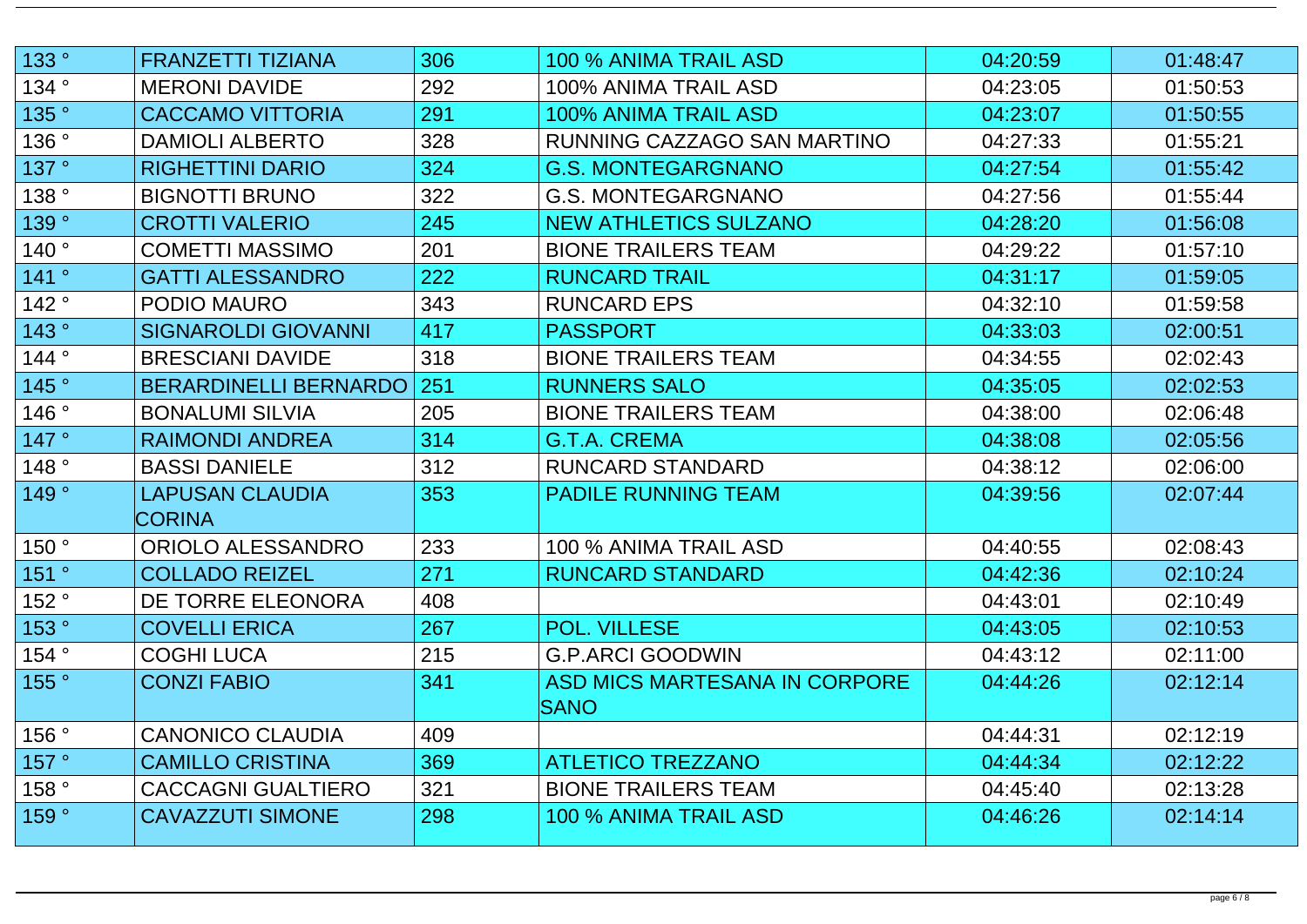| 160° | <b>MAGGI PAOLO</b>               | 346 |                                       | 04:46:52 | 02:14:40 |
|------|----------------------------------|-----|---------------------------------------|----------|----------|
| 161° | <b>ZANOTTI FRANCO</b>            | 368 |                                       | 04:46:59 | 02:14:47 |
| 162° | <b>MISTER FRANCESCA</b>          | 398 | POL. VILLESE                          | 04:47:11 | 02:14:59 |
| 163° | <b>CENTONZE MARCO</b>            | 227 | <b>POD. FORMIGINESE</b>               | 04:50:44 | 02:18:32 |
| 164° | DALLAVALLE MANUELA               | 226 | <b>TEAM MUD &amp; SNOW ASD</b>        | 04:50:58 | 02:18:46 |
| 165° | <b>BIFFI GERARDO</b>             | 421 |                                       | 04:53:02 | 02:20:50 |
| 166° | <b>ALTAVILLA PAOLO</b>           | 238 | G.S. ZELOFORAMAGNO                    | 04:53:05 | 02:20:53 |
| 167° | <b>SCOTTI MARIO</b>              | 269 | <b>GRUPPO PODISTICO ARCENE A.S.D.</b> | 04:56:41 | 02:24:29 |
| 168° | <b>COMINOTTI MARCO</b>           | 297 | A.S.D. C.U.S. BRESCIA                 | 04:56:57 | 02:24:45 |
| 169° | <b>CRIPPA VITTORIO</b>           | 342 |                                       | 05:02:04 | 02:29:52 |
| 170° | <b>PANAGINI BARBARA</b>          | 377 | <b>GRUPPO PODISTICO ARCENE A.S.D.</b> | 05:04:57 | 02:32:45 |
| 171° | <b>FERRAGINA MARIATERESA 337</b> |     | <b>RUNCARD STANDARD</b>               | 05:05:54 | 02:33:42 |
| 172° | <b>VETTORETTO MIRKO</b>          | 333 | <b>RUNCARD STANDARD</b>               | 05:05:56 | 02:33:44 |
| 173° | <b>DE GRANDIS LUCA</b>           | 347 | <b>RUNCARD TRAIL</b>                  | 05:08:14 | 02:36:02 |
| 174° | <b>CABASA BREN KEVIN</b>         | 283 | <b>RUNCARD STANDARD</b>               | 05:08:56 | 02:36:44 |
| 175° | <b>ALEBARDI SARA</b>             | 326 | <b>U.S. LA SPORTIVA</b>               | 05:09:24 | 02:37:12 |
| 176° | <b>BRAGA GIOVANNA</b>            | 258 | <b>U.S. LA SPORTIVA</b>               | 05:09:26 | 02:37:14 |
| 177° | <b>SCHIAVONI CORRADO</b>         | 338 | <b>ASD POLISPORTIVA MANDELLO</b>      | 05:09:34 | 02:37:22 |
| 178° | <b>ZORDINI LUCIANO</b>           | 380 | <b>RUNCARD</b>                        | 05:10:11 | 02:37:59 |
| 179° | <b>MORARI ELISA</b>              | 294 | RUNNING CLUB VENEZIA A.S.D.           | 05:11:48 | 02:39:36 |
| 180° | PEDROTTI CRISTIAN                | 387 | U.S. LA SPORTIVA                      | 05:14:35 | 02:42:23 |
| 181° | <b>CONTI MARIALUISA</b>          | 281 | <b>GS AVIS TREVIGLIO G.BRUSAFERRI</b> | 05:15:11 | 02:42:59 |
| 182° | <b>RIZZINI LUCILLA</b>           | 248 | ASD TRAIL RUNNING BRESCIA             | 05:23:17 | 02:51:05 |
| 183° | <b>COVELLI CARLO</b>             | 249 | <b>ASD TRAIL RUNNING BRESCIA</b>      | 05:23:19 | 02:51:07 |
| 184° | <b>ORIGGI DAMIANO</b>            | 407 |                                       | 05:23:42 | 02:51:30 |
| 185° | <b>MEREGHETTI FEDERICA</b>       | 244 | ASD TRAIL RUNNING BRESCIA             | 05:28:18 | 02:56:06 |
| 186° | VILLANUEVA PANFILO JR            | 305 | DONATORI DI SANGUE ATLETICA<br>A.S.D. | 05:29:51 | 02:57:39 |
| 187° | <b>BACCOLO MARCO</b>             | 352 | <b>PADILE RUNNING TEAM</b>            | 05:39:12 | 03:07:00 |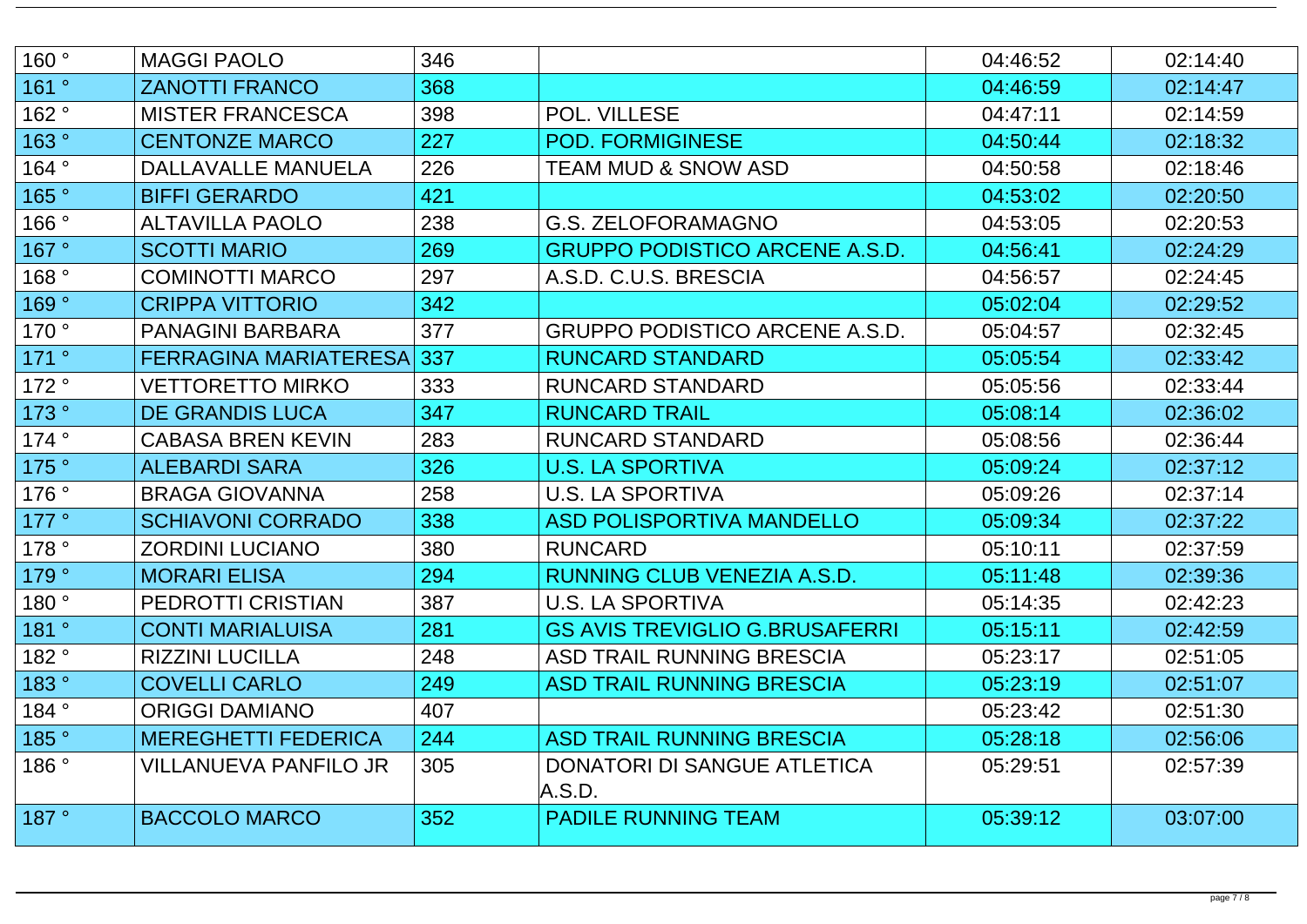| 188° | <b>MEREGHETTI ERCOLE</b>                | 243 | ASD TRAIL RUNNING BRESCIA          | 05:48:46 | 03:16:34 |
|------|-----------------------------------------|-----|------------------------------------|----------|----------|
| 189° | <b>RAZON GLENN</b>                      | 290 | <b>DONATORI DI SANGUE ATLETICA</b> | 05:53:39 | 03:21:27 |
| 190° | <b>RAMOS MARY SHIRLEY</b><br><b>ANN</b> | 287 | <b>RUNCARD EPS</b>                 | 05:53:42 | 03:21:30 |
| 191° | <b>GALLUR CHRISTIAN</b>                 | 285 | <b>RUNCARD STANDARD</b>            | 05:53:44 | 03:21:32 |
| 192° | <b>PACE GLORIA</b>                      | 202 | <b>BIONE TRAILERS TEAM</b>         | 06:05:00 | 03:33:48 |
| 193° | <b>RE MARISA GIOVANNA</b>               | 300 | <b>RUNNING SARONNO</b>             | 06:05:04 | 03:32:52 |
| 194° | <b>LOCATELLI MARTA</b>                  | 403 | <b>TEAM OTC SSD ARL</b>            | 06:10:53 | 03:38:41 |
| 195° | <b>MASIBAY JUDIE</b>                    | 284 | <b>RUNCARD STANDARD</b>            | 06:13:05 | 03:40:53 |
| 196° | <b>CABASA RACHELLE MEIGH</b>            | 282 | <b>RUNCARD STANDARD</b>            | 06:30:29 | 03:58:17 |
| 197° | <b>EVANGELISTA EUGENE</b>               | 382 | <b>DONATORI DI SANGUE ATLETICA</b> | 06:30:31 | 03:58:19 |
| 198° | <b>ABELLERA NELDA</b>                   | 288 | <b>DSA</b>                         | 06:30:46 | 03:58:34 |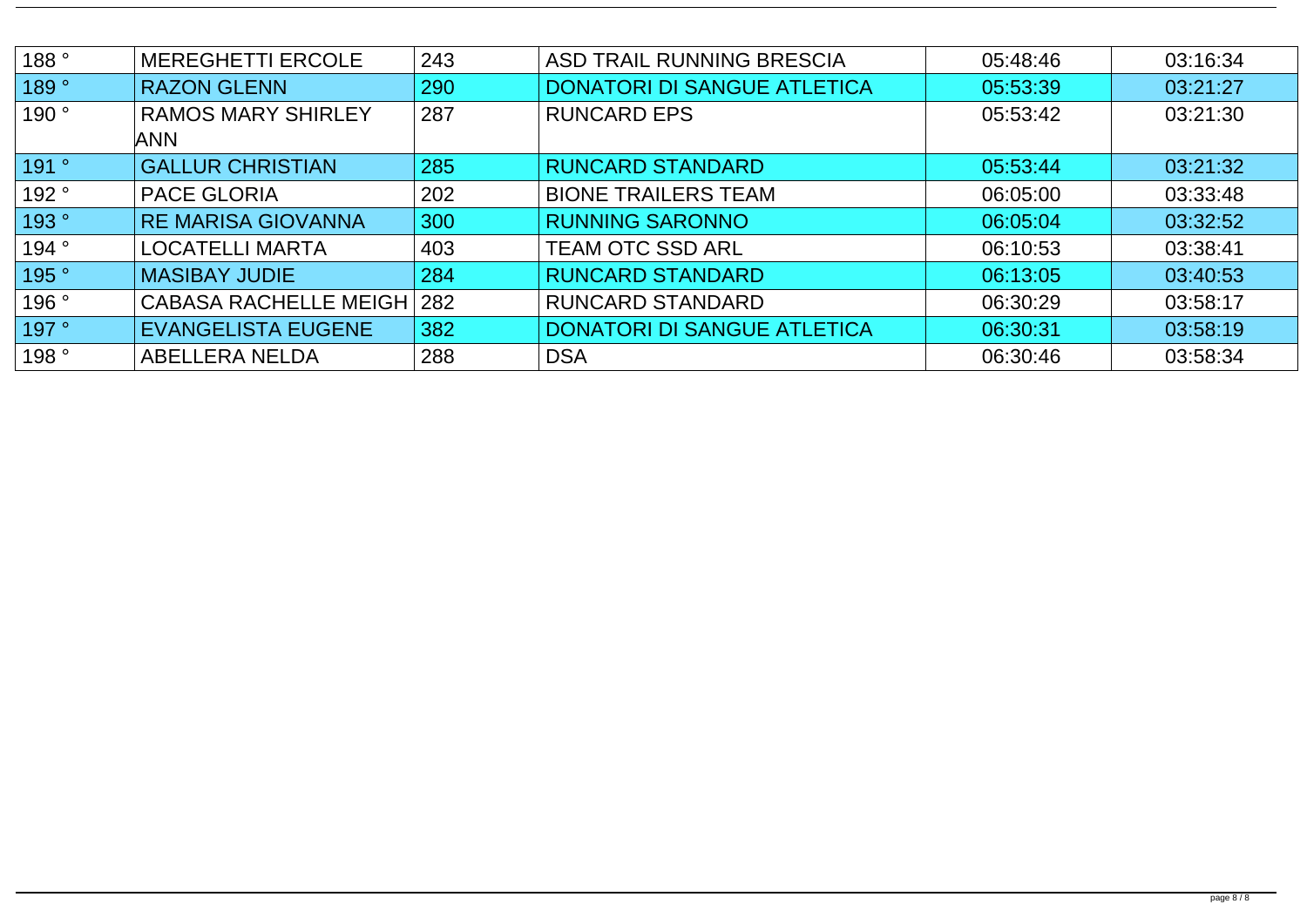

WINTER TRAIL MONTE PREALBA HARD 60 KM BIONE DOMENICA 12 GENNAIO 2020



| POSIZIONE       | <b>ATLETA</b>              | <b>PETTORALE</b> | <b>TEAM</b>                    | <b>TEMPO TOTALE</b> | <b>DISTACCO</b> |
|-----------------|----------------------------|------------------|--------------------------------|---------------------|-----------------|
| 1 <sup>°</sup>  | <b>PELLEGRINI JIMMY</b>    | 119              | <b>BERGAMO STARS ATLETICA</b>  | 06:36:49            | 00:00:00        |
| $2^{\circ}$     | <b>BASSI NICOLA</b>        | 034              | <b>BERGAMO STARS ATLETICA</b>  | 06:36:51            | 00:00:02        |
| 3°              | <b>GUBERT MARCO</b>        | 065              | <b>MUD AND SNOW TEAM</b>       | 07:01:35            | 00:24:46        |
| 4°              | <b>FRACK LOUIS</b>         | 013              | <b>RUNCARD STANDARD</b>        | 07:29:43            | 00:52:54        |
| 5°              | <b>BONOMI GABRIELE</b>     | 029              | <b>PADILE RUNNING TEAM</b>     | 07:55:05            | 01:18:16        |
| $6^{\circ}$     | <b>ALEXANDRU BUZA</b>      | 131              |                                | 07:56:36            | 01:19:47        |
| 7°              | <b>ZANCHI NICOLO</b>       | 005              | <b>GAN NEMBRO</b>              | 08:04:44            | 01:27:55        |
| $8^{\circ}$     | <b>MASSARELLI ROBERTO</b>  | 075              | <b>ASD OBIETTIVO RUNNING</b>   | 08:06:59            | 01:30:10        |
| g。              | <b>CORNA FABIO</b>         | 038              | <b>ATLETICA COLOGNO</b>        | 08:12:09            | 01:35:20        |
| 10 <sup>°</sup> | <b>BESSEGHINI LAURA</b>    | 099              | ATL. ALTA VALTELLINA           | 08:12:42            | 01:35:53        |
|                 | <b>CHIARA</b>              |                  |                                |                     |                 |
| 11 °            | <b>CHIODI UMBERTO</b>      | 109              |                                | 08:21:59            | 01:45:10        |
| 12°             | <b>SCIBERRAS MARK</b>      | 025              |                                | 08:30:12            | 01:53:23        |
| 13°             | <b>LORINI MICHELE</b>      | 084              | <b>NEW ATHLETICS SULZANO</b>   | 08:30:59            | 01:54:10        |
| 14°             | <b>BREVILENNI MORIS</b>    | 047              | NEW ATHLETICS SULZANO          | 08:31:00            | 01:55:11        |
| 15°             | <b>CHIARELLO ANDREA</b>    | 121              |                                | 08:31:01            | 01:54:12        |
| 16°             | <b>DAGOSTINO GIANLUCA</b>  | 032              | <b>RUNCARD</b>                 | 08:32:49            | 01:56:00        |
| 17°             | <b>AGAZZI FULVIO</b>       | 114              | <b>CARVICO SKYRUNNING</b>      | 08:36:37            | 01:59:48        |
| 18°             | TORRESI GIULIA             | 090              | 100 % ANIMA TRAIL ASD          | 08:38:44            | 02:01:55        |
| 19°             | <b>BRIOSCHI ALESSANDRO</b> | 048              | ATLETICA MARATHON ALMENNO S.S. | 08:39:02            | 02:02:13        |
| 20°             | MINERVA VITO               | 052              | SPORT CLUB ANGROGNA A.S.D.     | 08:41:44            | 02:04:55        |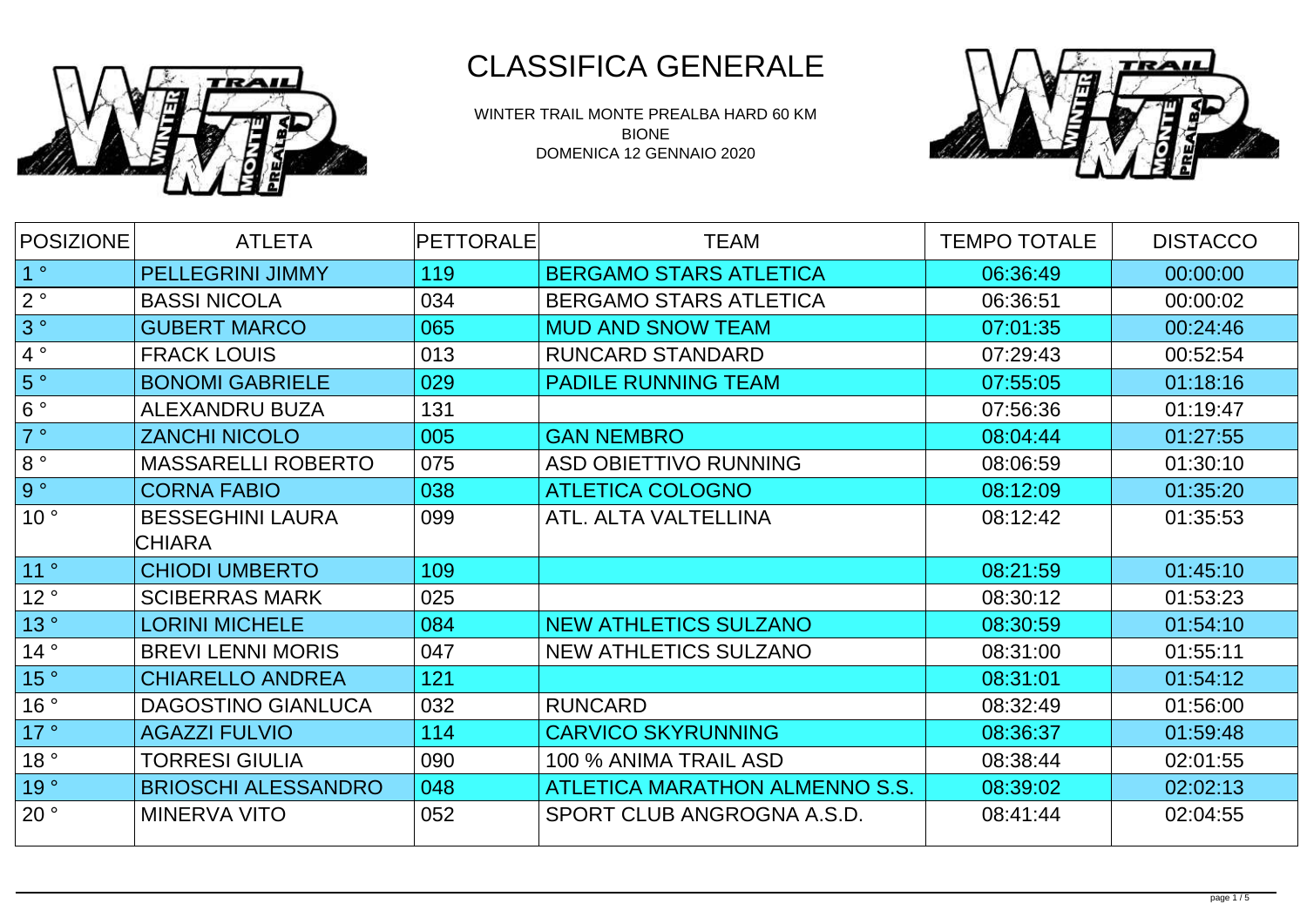| 21°                  | RAVIZZOLA ALBERTO        | 118 | <b>F.O.RUNNING TEAM</b>           | 08:42:58 | 02:06:09 |
|----------------------|--------------------------|-----|-----------------------------------|----------|----------|
| 22 °                 | <b>VALDUGA TIZIANO</b>   | 076 | <b>RUNCARD TRAIL</b>              | 08:46:42 | 02:09:53 |
| 23°                  | <b>MORETTO DAVIDE</b>    | 081 | S.S. STIVO A.S.D.                 | 08:47:27 | 02:10:38 |
| 24°                  | <b>BERETTA ROBERTO</b>   | 078 | TEAM HOKA                         | 08:52:00 | 02:16:11 |
| 25°                  | <b>GOTTARDI LUCIANO</b>  | 045 | <b>BIONE TRAILERS TEAM</b>        | 08:53:47 | 02:16:58 |
|                      | <b>RENATO</b>            |     |                                   |          |          |
| 26°                  | <b>MAZZAI ANITA</b>      | 009 | ATLETICA SAN MARTINO              | 08:54:06 | 02:17:17 |
| 27°                  | <b>ZANEI LORENZO</b>     | 017 | <b>LEVICO RUNNING CLUB</b>        | 08:56:08 | 02:19:19 |
| 28°                  | <b>BALDINI EMILIO</b>    | 129 |                                   | 08:57:23 | 02:20:34 |
| 29°                  | <b>MUSTO RUBEN</b>       | 101 | <b>RUNCARD STANDARD</b>           | 09:05:32 | 02:28:43 |
| 30°                  | DE MARCO ENRICO          | 039 | <b>RUNCARD TRAIL</b>              | 09:07:18 | 02:30:29 |
| 31°                  | <b>DELBARBA STEFANO</b>  | 040 | <b>BIONE TRAILERS TEAM</b>        | 09:07:30 | 02:30:41 |
| 32°                  | <b>MUSTICA TERESA</b>    | 110 | <b>CAB SPORT</b>                  | 09:07:59 | 02:31:10 |
| 33°                  | <b>SCHITO GIOVANNI</b>   | 130 | A.S. DILETTANTISTICA GALZIGNANO   | 09:09:36 | 02:32:47 |
|                      |                          |     | TRAIL FR                          |          |          |
| 34°                  | <b>BAIGUERA ANDREA</b>   | 106 | <b>ESC SSD SRL EUROPA SC</b>      | 09:13:54 | 02:37:05 |
| 35°                  | <b>PAJARO PAOLO</b>      | 126 | TECNICA CHINA - BG STARS          | 09:14:19 | 02:37:30 |
|                      |                          |     | <b>ATLETICA</b>                   |          |          |
| 36°                  | <b>BUZA ALEXANDRU</b>    | 006 |                                   | 09:15:11 | 02:38:22 |
| 37°                  | <b>OLIARCA PIETRO</b>    | 085 | E PIZZA BIKE G.S.                 | 09:16:43 | 02:39:54 |
| 38°                  | <b>BELLI MANUEL</b>      | 054 | <b>RUNNERS BERGAMO</b>            | 09:17:42 | 02:40:53 |
| 39°                  | <b>DERAMO PAOLO</b>      | 125 |                                   | 09:23:44 | 02:46:55 |
| 40°                  | <b>GALETTO LUCA</b>      | 011 | <b>RUNCARD STANDARD</b>           | 09:27:56 | 02:51:07 |
| 41°                  | <b>MONEGATO</b>          | 083 | <b>RUNNING SARONNO</b>            | 09:27:58 | 02:51:09 |
|                      | <b>PIERGIUSEPPE</b>      |     |                                   |          |          |
| 42°                  | <b>BORZANI LISA</b>      | 116 |                                   | 09:29:39 | 02:52:50 |
| 43°                  | <b>SORA GIOVANNI</b>     | 108 | <b>ATLETICA CENTO TORRI PAVIA</b> | 09:34:39 | 02:57:50 |
| $\mid$ 44 $^{\circ}$ | <b>SALA MARCO</b>        | 064 | <b>GRUPPO ETHOS RUNNING TEAM</b>  | 09:36:42 | 02:59:53 |
| 45°                  | <b>DORELLI GIANLUIGI</b> | 093 | <b>RUNCARD STANDARD</b>           | 09:37:59 | 03:01:10 |
|                      |                          |     |                                   |          |          |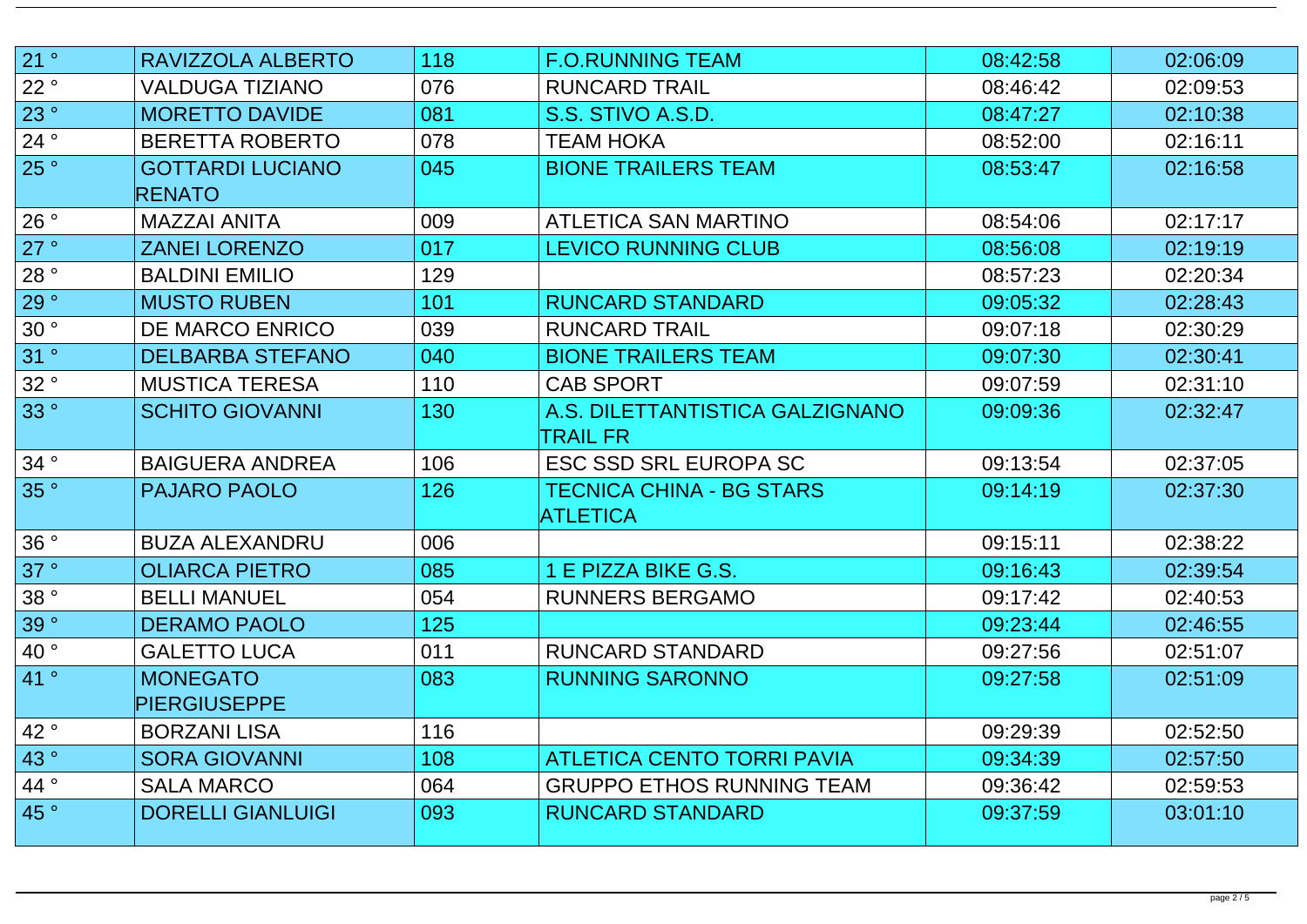| 46°  | <b>RIVA FABIO</b>                                  | 014 | CTL <sub>3</sub>               | 09:41:25 | 03:04:36 |
|------|----------------------------------------------------|-----|--------------------------------|----------|----------|
| 47°  | <b>TARZIA ALESSANDRO</b>                           | 063 | <b>SPIRITO TRAIL ASD</b>       | 09:49:10 | 03:12:21 |
| 48°  | <b>GIACOMINI GIANLUCA</b><br>MATTIA                | 031 | <b>GARDA RUNNING A.S.D.</b>    | 09:51:24 | 03:14:35 |
| 49°  | <b>CARSANA ELISA</b>                               | 111 |                                | 09:52:16 | 03:15:27 |
| 50°  | TRECCANI GIANLUIGI                                 | 043 | <b>RUNCARD STANDARD</b>        | 10:00:01 | 03:23:12 |
| 51 ° | <b>FROSIO MAURO</b>                                | 128 | ATL. DI LUMEZZANE              | 10:01:26 | 03:24:37 |
| 52°  | <b>GIUSTINO GIUSEPPE</b>                           | 061 | A.S. ATLETICA CASTELLANA       | 10:01:49 | 03:25:00 |
| 53°  | <b>MARQUES DOS SANTOS</b><br><b>CARLOS ALBERTO</b> | 023 | <b>GS VALSUGANA</b>            | 10:02:34 | 03:25:45 |
| 54°  | <b>ANNI ANGELA</b>                                 | 069 | <b>PODISTICA ARONA</b>         | 10:02:47 | 03:25:58 |
| 55°  | <b>POSSI FRANCO</b>                                | 070 | <b>PODISTICA ARONA</b>         | 10:02:49 | 03:26:00 |
| 56°  | <b>GEROSA PIETRO IVANO</b>                         | 036 | <b>RUNCARD STANDARD</b>        | 10:05:07 | 03:28:18 |
| 57°  | <b>CATTANE MONICA</b>                              | 026 | <b>MONTAGNETTA S SKYRUNNER</b> | 10:08:11 | 03:31:22 |
| 58°  | PACHECO LEONARDO                                   | 091 | <b>RUNCARD STANDARD</b>        | 10:11:03 | 03:34:14 |
| 59 ° | <b>MARCHI GIOVANNI</b>                             | 080 | <b>ASD PLACENTIA</b>           | 10:12:13 | 03:35:24 |
| 60°  | <b>MOSCA DANIELE</b>                               | 019 | <b>RUNCARD STANDARD</b>        | 10:17:16 | 03:40:27 |
| 61°  | <b>CAVALLERI GIOVANNI</b>                          | 030 | ATL. COLOGNO AL SERIO          | 10:18:12 | 03:41:23 |
| 62°  | <b>CERIANI LAURA</b>                               | 010 |                                | 10:18:14 | 03:41:25 |
| 63°  | <b>AMORE LORENZO</b>                               | 058 | <b>ESC SSD SRL EUROPA SC</b>   | 10:19:39 | 03:42:50 |
| 64°  | <b>MAIFRINI FABIO</b>                              | 107 | ATL. FRANCIACORTA              | 10:33:31 | 03:56:42 |
| 65°  | <b>TALEA BOGDAN</b>                                | 008 | <b>FAGIANI IMPRENDIBILI</b>    | 10:33:42 | 03:56:53 |
| 66°  | KALCHSCHMIDT MATTEO<br>GIACOMO MARIA               | 049 | <b>CUS PRO PATRIA MILANO</b>   | 10:35:49 | 03:59:00 |
| 67°  | <b>BRANDOLINI DONATO</b>                           | 087 | <b>RUNNERS BERGAMO</b>         | 10:36:06 | 03:59:17 |
| 68°  | RASO FRANCESCO                                     | 066 | <b>RUNCARD TRAIL</b>           | 10:36:10 | 03:59:21 |
| 69°  | <b>FRAGASSI FILIPPO</b>                            | 033 | <b>INSUBRIA SKY TEAM ASD</b>   | 10:36:16 | 03:59:27 |
| 70°  | RIGODANZA PATRIZIO                                 | 094 | <b>LIBERO</b>                  | 10:36:38 | 03:59:49 |
| 71°  | <b>ZACCHE FRANCESCO</b>                            | 074 | <b>RUNCARD TRAIL</b>           | 10:52:57 | 04:16:08 |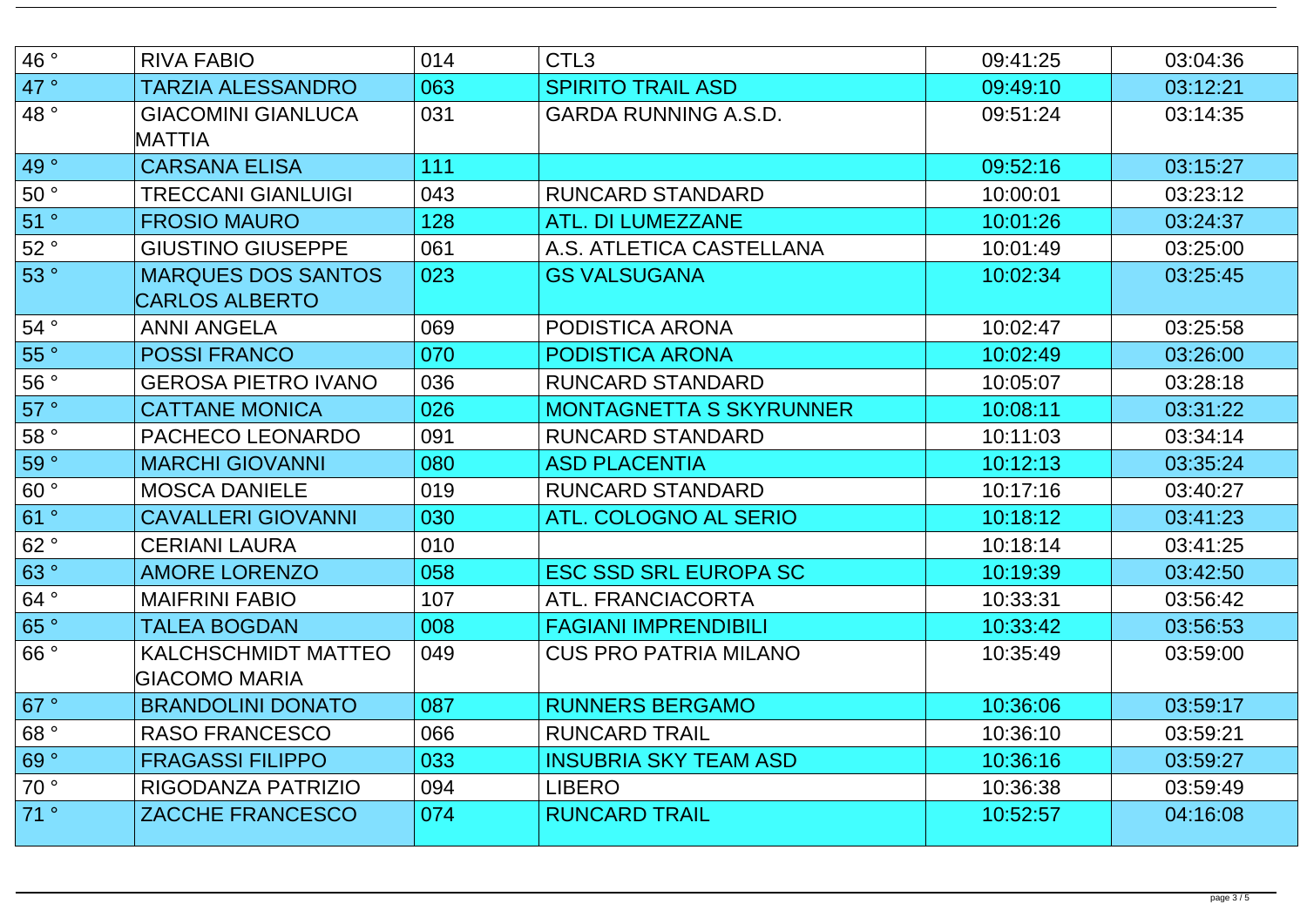| 72°           | <b>GATTA ALESSANDRO</b>       | 086 | <b>LIBERTAS VALLESABBIA</b>       | 10:53:08 | 04:16:19 |
|---------------|-------------------------------|-----|-----------------------------------|----------|----------|
| 73°           | <b>POLONIOLI STEFANO</b>      | 124 |                                   | 11:01:00 | 04:25:11 |
| 74°           | <b>REFOLO UMBERTO</b>         | 073 | <b>CARVICO SKYRUNNING</b>         | 11:01:48 | 04:24:59 |
| 75°           | <b>BELLINGARDI</b>            | 062 | <b>CARVICO SKYRUNNING</b>         | 11:01:50 | 04:25:01 |
|               | MASSIMILIANO                  |     |                                   |          |          |
| 76°           | <b>BASSANONI PAOLO</b>        | 102 | <b>RUNCARD TRAIL</b>              | 11:07:00 | 04:31:11 |
| 77°           | <b>TERZONI LAURA</b>          | 103 | <b>RUNCARD TRAIL</b>              | 11:07:02 | 04:30:13 |
| 78°           | <b>BALZARINI ELENA SIMONA</b> | 055 | PODISTICA ARONA                   | 11:07:19 | 04:30:30 |
| 79°           | <b>TEGAGNI ALESSANDRO</b>     | 037 | <b>RUNTOME ASD</b>                | 11:14:42 | 04:37:53 |
| 80°           | <b>BERTO MATTEO</b>           | 105 | <b>ATLETICA BRESCIA MARATHON</b>  | 11:16:00 | 04:40:11 |
| 81 °          | <b>CASTREZZATI CRISTIAN</b>   | 012 | <b>U.S. LA SPORTIVA</b>           | 11:16:03 | 04:39:14 |
| 82°           | <b>ZAHRA DARREN</b>           | 046 |                                   | 11:21:41 | 04:44:52 |
| 83°           | <b>FASCIA LUCA</b>            | 035 | <b>ADC RUNNING</b>                | 11:24:19 | 04:47:30 |
| 84°           | <b>PICCINELLI ROMEO</b>       | 068 | <b>RUNCARD TRAIL</b>              | 11:30:51 | 04:54:02 |
| 85°           | <b>SEGALLA GUIDO</b>          | 060 | <b>G. S. FRAVEGGIO</b>            | 11:31:07 | 04:54:18 |
| 86°           | <b>TIEZZI LORENZO</b>         | 092 | <b>ROSA RUNNING TEAM</b>          | 11:37:13 | 05:00:24 |
| 87°           | <b>LUCIA ALESSIO</b>          | 123 | <b>ROSA RUNNING TEAM</b>          | 11:37:15 | 05:00:26 |
| 88 $^{\circ}$ | <b>VILARDO ALFIA</b>          | 077 | A.S.D LUPI DAPPENNINO             | 11:38:28 | 05:01:39 |
| 89°           | <b>RIBONI GIULIO</b>          | 072 | A.S.D LUPI DAPPENNINO             | 11:38:31 | 05:01:42 |
| 90°           | RIGOLLI ARMANDO               | 088 | A.S.D LUPI DAPPENNINO             | 11:38:36 |          |
| 91°           | <b>PALMA ANDREA</b>           | 127 | POL.UNICREDIT CIRCOLO MILANO      | 11:38:40 | 05:01:51 |
| 92°           | <b>PICCININ FRANCESCA</b>     | 016 | <b>G.S.D. VALDALPONE DE MEGNI</b> | 11:39:25 | 05:02:36 |
| 93°           | <b>CARRI MIRKO</b>            | 079 | <b>MARATHON CREMONA</b>           | 11:40:11 | 05:03:22 |
| 94°           | <b>SIMONSE EVA</b>            | 002 | <b>VELOCE E AGILE</b>             | 11:44:01 | 05:07:12 |
| 95°           | <b>VAN BROEKHOVEN ERWIN</b>   | 001 | <b>VELOCE E AGILE</b>             | 11:44:04 | 05:07:15 |
| 96°           | <b>COZZI ANTONIO</b>          | 122 | TEAM OTC SSD ARL                  | 11:45:34 | 05:08:45 |
| 97°           | <b>ZOMER SANDRO</b>           | 098 | A.S.D. MARATONABILI ONLUS         | 11:45:46 | 05:08:57 |
| 98°           | <b>MINELLI CARLA</b>          | 007 | <b>BIONE TRAILERS TEAM</b>        | 11:53:35 | 05:16:46 |
| 99°           | <b>SPANDRE PAOLO</b>          | 056 | <b>ESC SSD SRL EUROPA SC</b>      | 11:55:10 | 05:18:21 |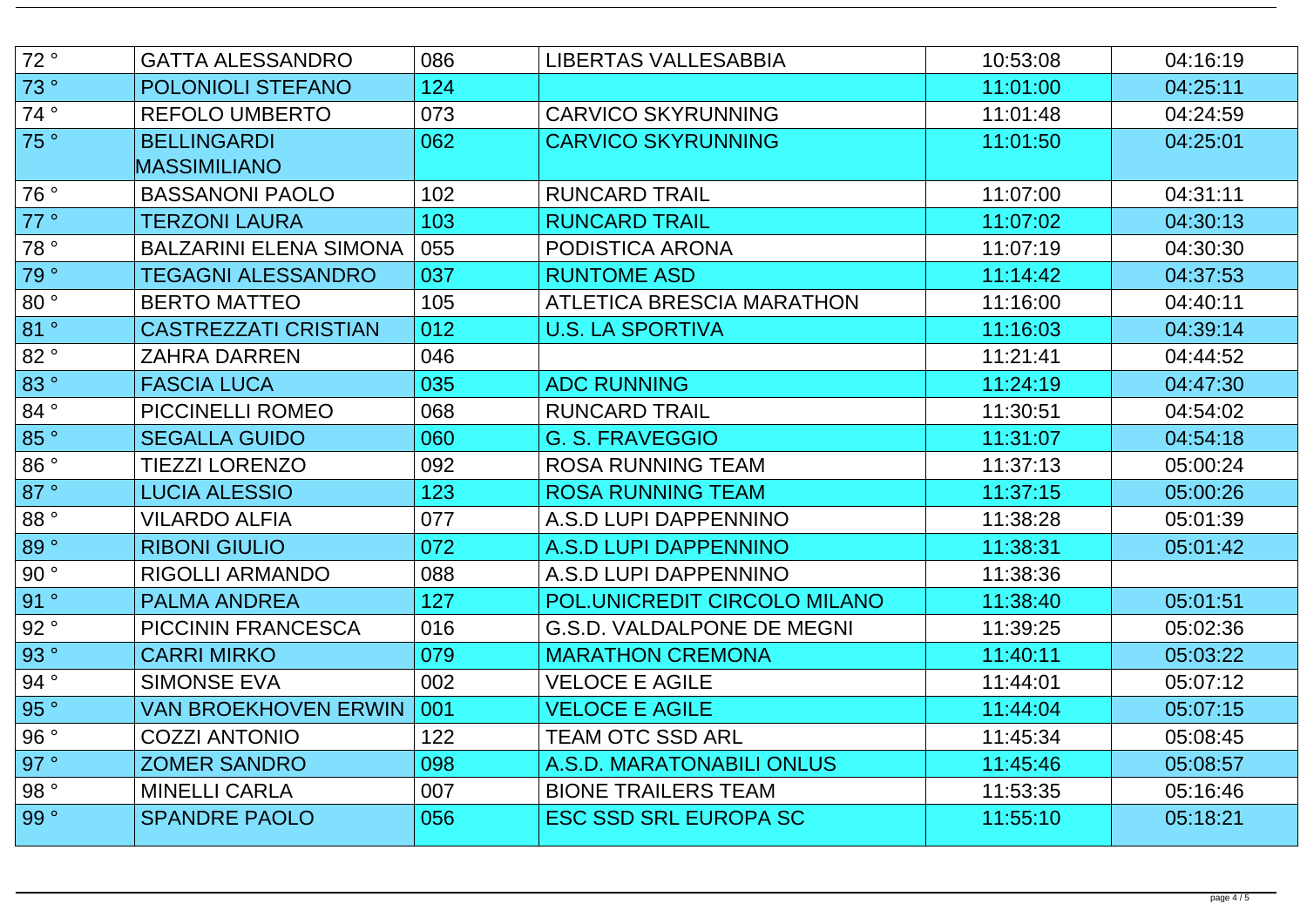| 100°                   | <b>PETRONE LUCA</b>       | 113 | <b>BIONE TRAILERS TEAM</b>        | 12:08:41 | 05:31:52 |
|------------------------|---------------------------|-----|-----------------------------------|----------|----------|
| 101°                   | <b>PICCIOLI STEFANO</b>   | 044 | <b>BIONE TRAILERS TEAM</b>        | 12:08:44 | 05:31:55 |
| 102°                   | <b>FABRIZIO FERRAR</b>    | 132 |                                   | 12:20:08 | 05:43:19 |
| 103°                   | <b>MASOTTO ALESSANDRO</b> | 003 | <b>G.P. VILLAFRANCA DI VERONA</b> | 12:20:11 | 05:43:22 |
| 104°                   | <b>ANTONIOLI IRENEO</b>   | 051 | <b>BERGAMO STARS ATLETICA</b>     | 12:22:00 | 05:46:11 |
|                        | <b>MARINO</b>             |     |                                   |          |          |
| 105°                   | <b>CUNANAN GENESIS</b>    | 027 | <b>RUNCARD STANDARD</b>           | 12:33:27 | 05:56:38 |
| 106°                   | <b>CARDANI GIANNI</b>     | 053 | A.S.D. TRAIL-RUNNING              | 12:33:50 | 05:57:01 |
| $\vert$ 107 $^{\circ}$ | <b>CANOVA LUCA MARIA</b>  | 112 |                                   | 12:33:55 | 05:57:06 |